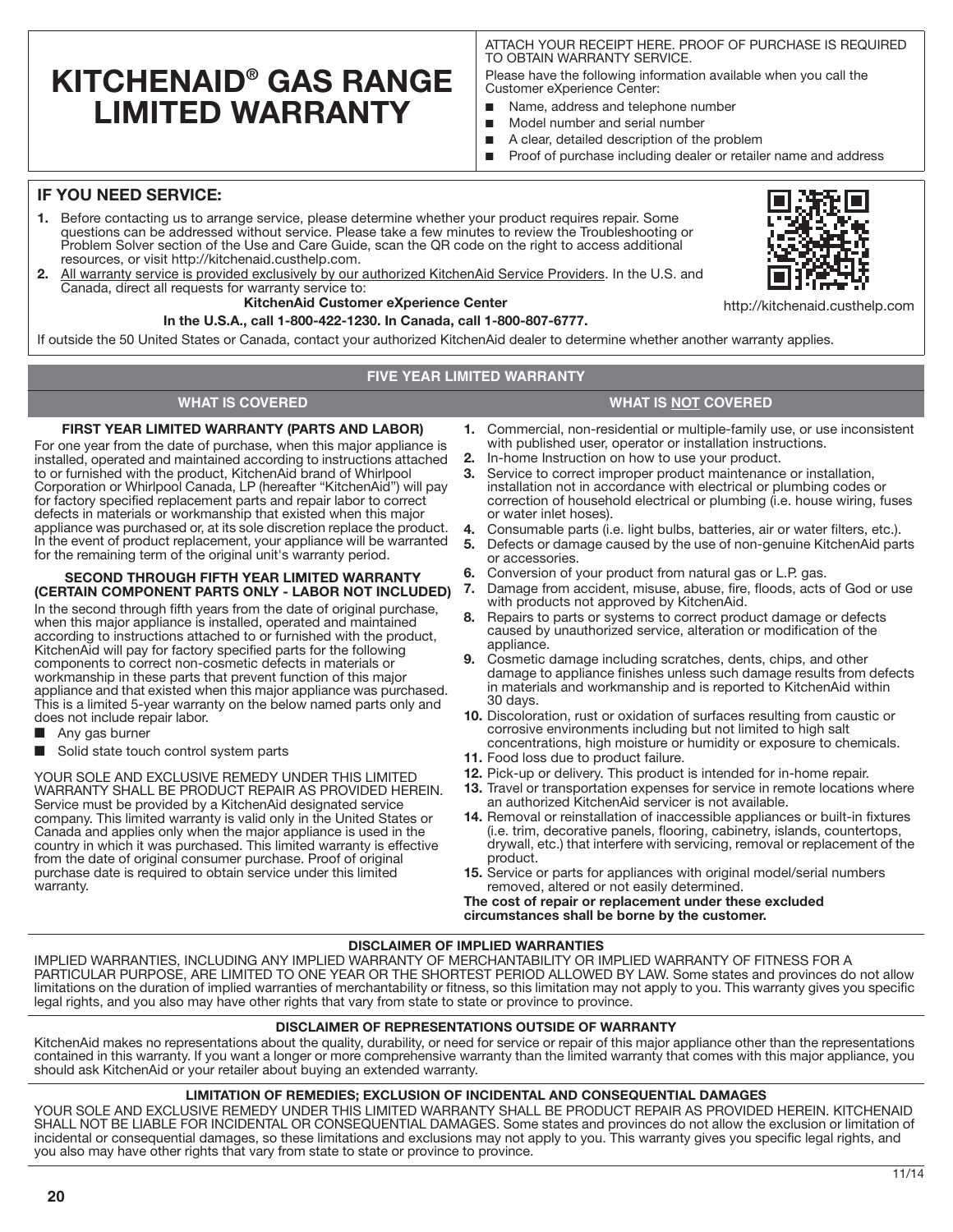# **GARANTIE LIMITÉE DE LA CUISINIÈRE À GAZ KITCHENAID®**

ATTACHEZ ICI VOTRE REÇU DE VENTE. UNE PREUVE D'ACHAT EST OBLIGATOIRE POUR OBTENIR L'APPLICATION DE LA GARANTIE. Lorsque vous appelez le centre d'eXpérience de la clientèle, veuillez

- garder à disposition les renseignements suivants : ■ Nom, adresse et numéro de téléphone
- Numéros de modèle et de série
- Une description claire et détaillée du problème rencontré
- Une preuve d'achat incluant le nom et l'adresse du marchand ou du détaillant

#### **SI VOUS AVEZ BESOIN DE SERVICE :**

**1.** Avant de nous contacter pour obtenir un dépannage, veuillez déterminer si des réparations sont nécessaires pour votre produit. Certains problèmes peuvent être résolus sans intervention de dépannage. Prenez quelques minutes pour parcourir la section Dépannage ou Résolution de problèmes du guide d'utilisation et d'entretien, scannez le code QR ci-contre avec votre téléphone intelligent pour accéder à des ressources supplémentaires, ou rendez-vous sur le site http://www.kitchenaid.ca.



**2.** Tout service sous garantie doit être effectué exclusivement par nos fournisseurs de dépannage autorisés KitchenAid. Aux É.-U. et au Canada, dirigez toutes vos demandes de service sous garantie au

## **Centre d'eXpérience de la clientèle KitchenAid**

http://www.kitchenaid.ca

#### **Aux É.-U., composer le 1-800-422-1230. Au Canada, composer le 1-800-807-6777.**

Si vous résidez à l'extérieur du Canada et des 50 États des États-Unis, contactez votre marchand KitchenAid autorisé pour déterminer si une autre garantie s'applique.

## **GARANTIE LIMITÉE DE CINQ ANS**

## **CE QUI EST COUVERT CE QUI N'EST PAS COUVERT**

#### **GARANTIE LIMITÉE DURANT LA PREMIÈRE ANNÉE (PIÈCES ET MAIN-D'ŒUVRE)**

Pendant un an à compter de la date d'achat, lorsque ce gros appareil ménager est installé, utilisé et entretenu conformément aux instructions jointes au produit ou fournies avec, la marque KitchenAid de Whirlpool Corporation ou Whirlpool Canada, LP (ci-après désignées "KitchenAid") paiera pour les pièces de rechange spécifiées par l'usine et pour la main-d'œuvre pour corriger les vices de matériaux ou de fabrication qui existaient déjà lorsque ce gros appareil ménager a été acheté. S'il est remplacé, l'appareil sera couvert pour la période restant à courir de la garantie limitée d'un an du produit d'origine.

#### **GARANTIE LIMITÉE DE LA DEUXIÈME À LA CINQUIÈME ANNÉE (CERTAINS COMPOSANTS UNIQUEMENT - MAIN-D'ŒUVRE NON COMPRISE)**

De la deuxième à la cinquième année inclusivement à compter de la date d'achat initiale, lorsque ce gros appareil ménager est installé, utilisé et entretenu conformément aux instructions jointes au produit ou fournies avec, KitchenAid paiera pour les pièces de rechange spécifiées par l'usine concernant les composants suivants pour corriger les défauts non esthétiques de matériau ou de fabrication desdites pièces qui empêchent le gros appareil de fonctionner et qui étaient déjà présentes lorsque ce gros appareil ménager a été acheté. La présente garantie est une garantie limitée de 5 ans sur les pièces énumérées ci-dessous et elle ne comprend pas la maind'œuvre de réparation.

- Tout brûleur à gaz
- Pièces du système de commande à semi-conducteurs

LE SEUL ET EXCLUSIF RECOURS DU CLIENT DANS LE CADRE DE LA PRÉSENTE GARANTIE LIMITÉE CONSISTE EN LA RÉPARATION PRÉVUE PAR LA PRÉSENTE. Le service doit être fourni par une compagnie de service désignée par KitchenAid. Cette garantie limitée est valide uniquement aux États-Unis ou au Canada et s'applique exclusivement lorsque le gros appareil ménager est utilisé dans le pays où il a été acheté. La présente garantie limitée est valable à compter de la date d'achat initial par le consommateur. Une preuve de la date d'achat initial est exigée pour obtenir un dépannage dans le cadre de la présente garantie limitée.

- **1.** Usage commercial, non résidentiel ou par plusieurs familles, ou non-respect des instructions de l'utilisateur, de l'opérateur ou des instructions d'installation.
- **2.** Visite d'instruction à domicile pour montrer à l'utilisateur comment utiliser l'appareil.
- **3.** Visites de service pour rectifier une installation ou un entretien fautifs du produit, une installation non conforme aux codes d'électricité ou de plomberie, ou la rectification de l'installation électrique ou de la plomberie du domicile (ex : câblage électrique, fusibles ou tuyaux d'arrivée d'eau du domicile).
- **4.** Pièces consomptibles (ex : ampoules, batteries, filtres à air ou à eau, etc.).
- **5.** Défauts ou dommage résultant de l'utilisation de pièces ou accessoires KitchenAid non authentiques.
- **6.** Conversion de votre produit du gaz naturel ou du gaz de pétrole liquéfié.
- **7.** Dommages causés par : accident, mésusage, abus, incendie, inondations, catastrophe naturelle ou l'utilisation de produits non approuvés par KitchenAid.
- **8.** Réparations aux pièces ou systèmes dans le but de rectifier un dommage ou des défauts résultant d'une réparation, altération ou modification non autorisée faite à l'appareil.
- **9.** Défauts d'apparence, notamment les éraflures, traces de choc, fissures ou tout autre dommage subi par le fini de l'appareil ménager, à moins que ces dommages ne résultent de vices de matériaux ou de fabrication et ne soient signalés à KitchenAid dans les 30 jours suivant la date d'achat.
- **10.** Décoloration, rouille ou oxydation des surfaces résultant d'environnements caustiques ou corrosifs incluant des concentrations élevées de sel, un haut degré d'humidité ou une exposition à des produits chimiques (exemples non exhaustifs).
- **11.** Perte d'aliments due à la défaillance du produit.
- **12.** Enlèvement ou livraison. Ce produit est conçu pour être réparé à l'intérieur du domicile.
- **13.** Frais de déplacement et de transport pour le dépannage/la réparation dans une région éloignée où une compagnie de service KitchenAid autorisée n'est pas disponible.
- **14.** Retrait ou réinstallation d'appareils inaccessibles ou de dispositifs préinstallés (ex : garnitures, panneaux décoratifs, plancher, meubles, îlots de cuisine, plans de travail, panneaux de gypse, etc.) qui entravent le dépannage, le retrait ou le remplacement du produit.
- **15.** Service et pièces pour des appareils dont les numéros de série et de modèle originaux ont été enlevés, modifiés ou ne peuvent pas être facilement identifiés.

**Le coût d'une réparation ou d'un remplacement dans le cadre de ces circonstances exclues est à la charge du client.**